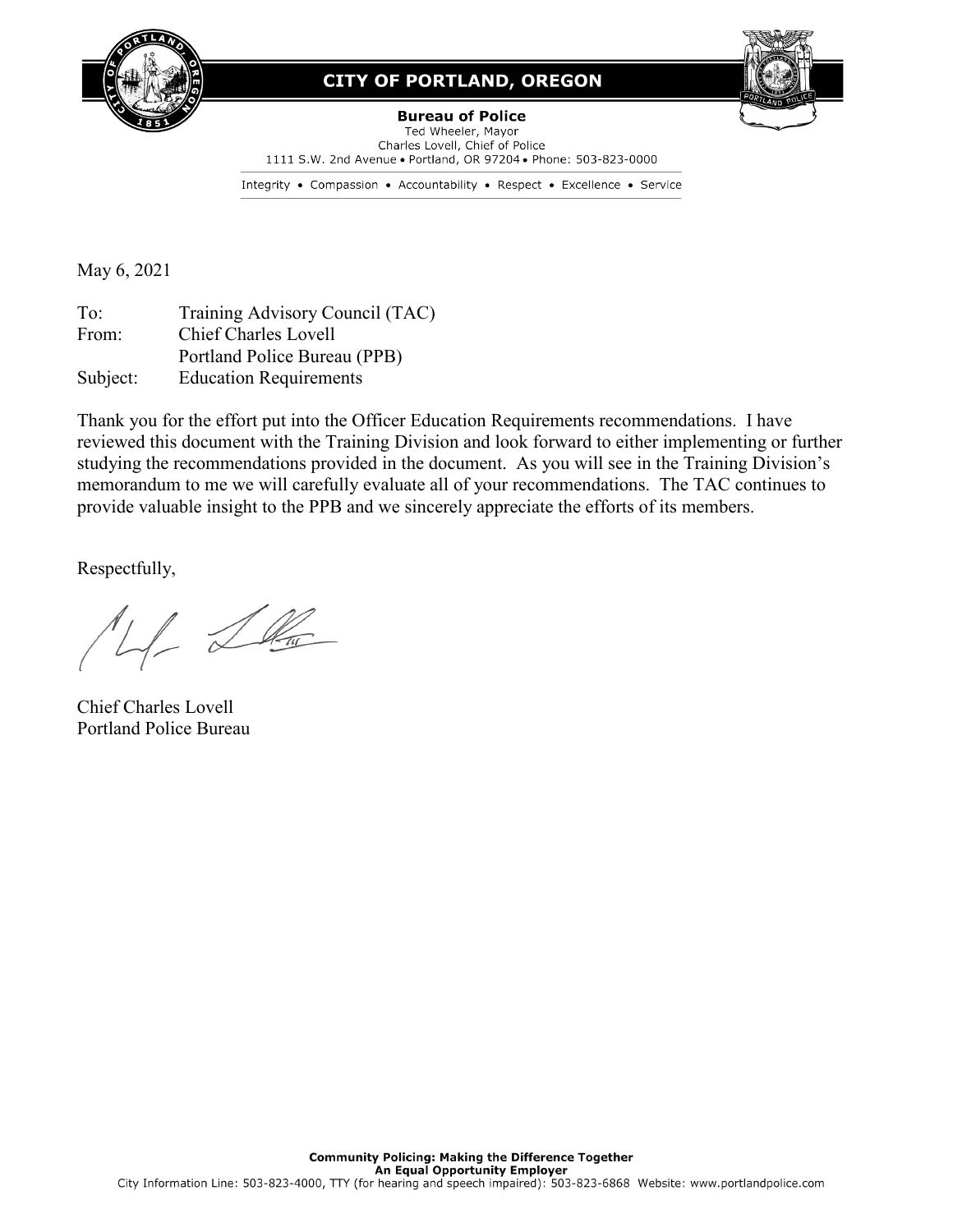**DATE:** April 19, 2021

**TO:** Chief Chuck Lovell (through channels)

**FROM:** Lieutenant Greg Stewart

Training Division

**SUBJ:** Officer Education Requirements Recommendations

Sir,

The Portland Police Bureau (PPB) Training Division would like to thank the Training Advisory Council (TAC) for their work and time in compiling this report, "Officer Education Requirements," dated March 10, 2021.

The TAC report provides a number of recommendations for the PPB to consider regarding changes to the PPB's educational requirements. The Training Division, in its capacity as the liaison with the TAC has reviewed these recommendations. The recommendations are summarized below along with the Training Division's assessment of the PPB's ability to implement each recommendation.

# **TAC recommendation #1:**

Raise its minimum education requirement for new sworn officers back from a high school diploma or GED to an Associate's degree or a completed term of military service.

## **Training Division response: Further consideration**

The Training Division is not the unit best suited to evaluate this recommendation. We would like for this recommendation to be forwarded to the Personnel Division and the Equity and Inclusion Office for further consideration. This should be considered in conjunction with TAC recommendation #2.

## **TAC recommendation #2:**

Establish an alternate recruitment path for recruits who do not meet the education requirement, wherein they can enter officer training after serving as a Public Safety Support Specialist (PS3) for two years.

# **Training Division Response: Agree**

The Training Division is very pleased with the progress made on the PS3 program and agrees with the TAC that this position could serve as a complement to traditional officer recruiting.

# **TAC Recommendation #3:**

The PPB should increase the amount of training received by both PS3s and sworn officers focused on report writing and preparing reports.

# **Training Division Response: Partially agree**

**Bureau of Police** Portland, Oregon

**INTER-OFFICE MEMORANDUM**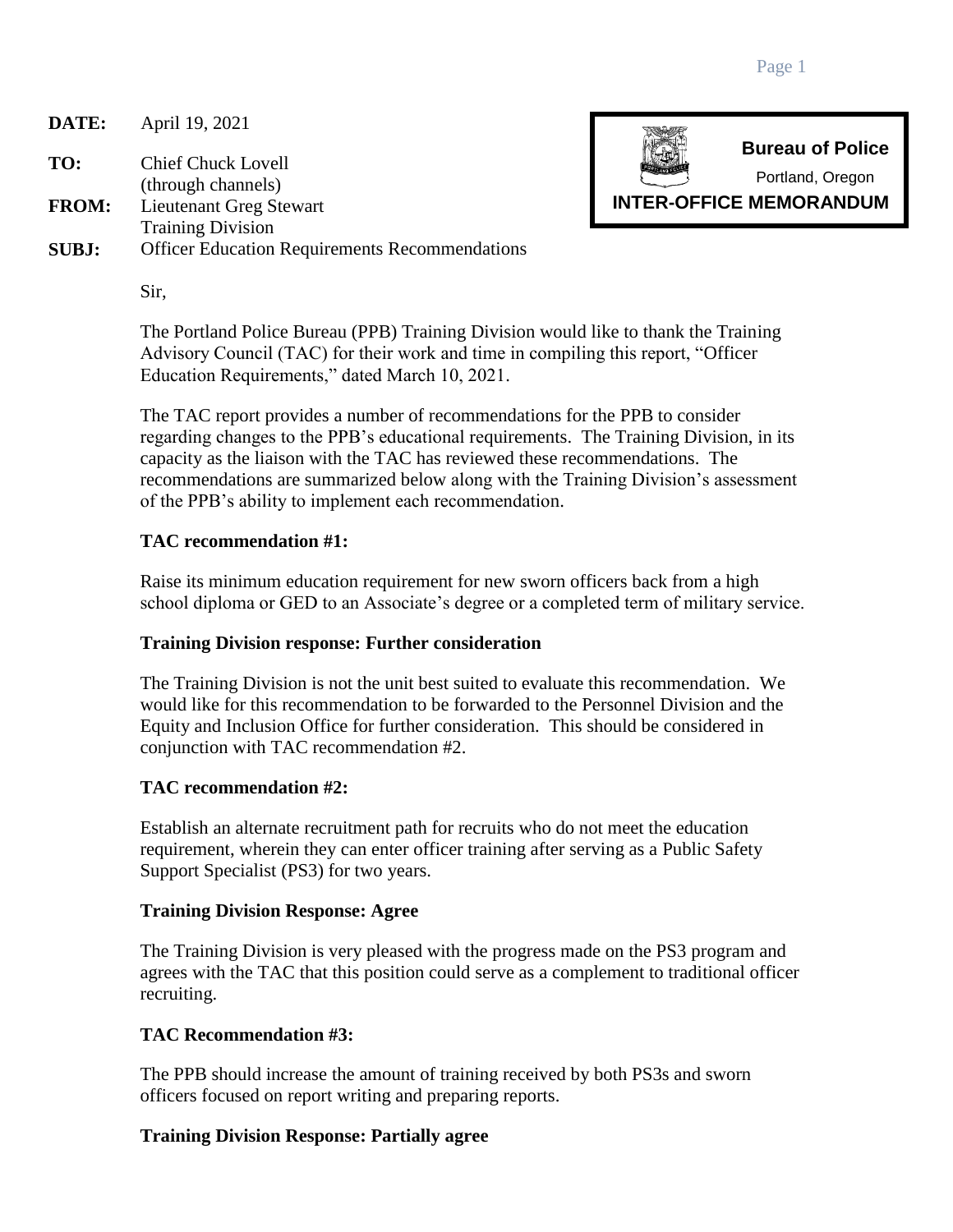The Training Division agrees with the TAC's recommendation that additional training time be dedicated to report writing. The Division currently intends to review its Advanced Academy curriculum following the 2021-1 Advanced Academy and will consider this recommendation as a part of the overall curriculum review. The reason the Training Division lists this as a partial agreement is because we are conducting a review of the entire Advanced Academy curriculum and we do not want to fully agree until we can review this recommendation in light of the total training needs and amount of time allocated to the Advanced Academy.

The Division also agrees that additional training dedicated to report writing would benefit the PS3 program.

## **TAC Recommendation #4:**

The PPB should partner with local community colleges and universities to develop a Community Policing degree focused on the skills needed to succeed as a public safety officer in the  $21<sup>st</sup>$  century.

## **Training Division Response: Partially agree**

The Training Division partially agrees with this recommendation. Much of our current training related to implicit bias, procedural justice, the history of race and policing, as well as the need for a greater understanding of psychology, sociology and civics, could be addressed as a part of such training. Even basic skills such as writing and critical thinking would benefit from such a program. Traditional education may be better suited to provide much of this education than the PPB as they have trained educators and more time to cover this material.

The Portland Police Association contract (Article 42.3 – Education Reimbursement) provides a means for the PPB to fund some of this training. Additionally, other states rely heavily on community colleges to support police training, especially as it relates to more academic topics. Finally, the expansion of asynchronous, online education (i.e. college classes which are online and do not have set class hours) provides the flexibility necessary for officers. The Training Division will continue to explore this option.

## **Conclusion**

The Training Division continues to enjoy a productive relationship with the TAC and appreciates their input. With your permission we will continue to coordinate with the TAC on implementing or reviewing the above recommendations.

Respectfully, Greg Stewart Training Division Portland Police Bureau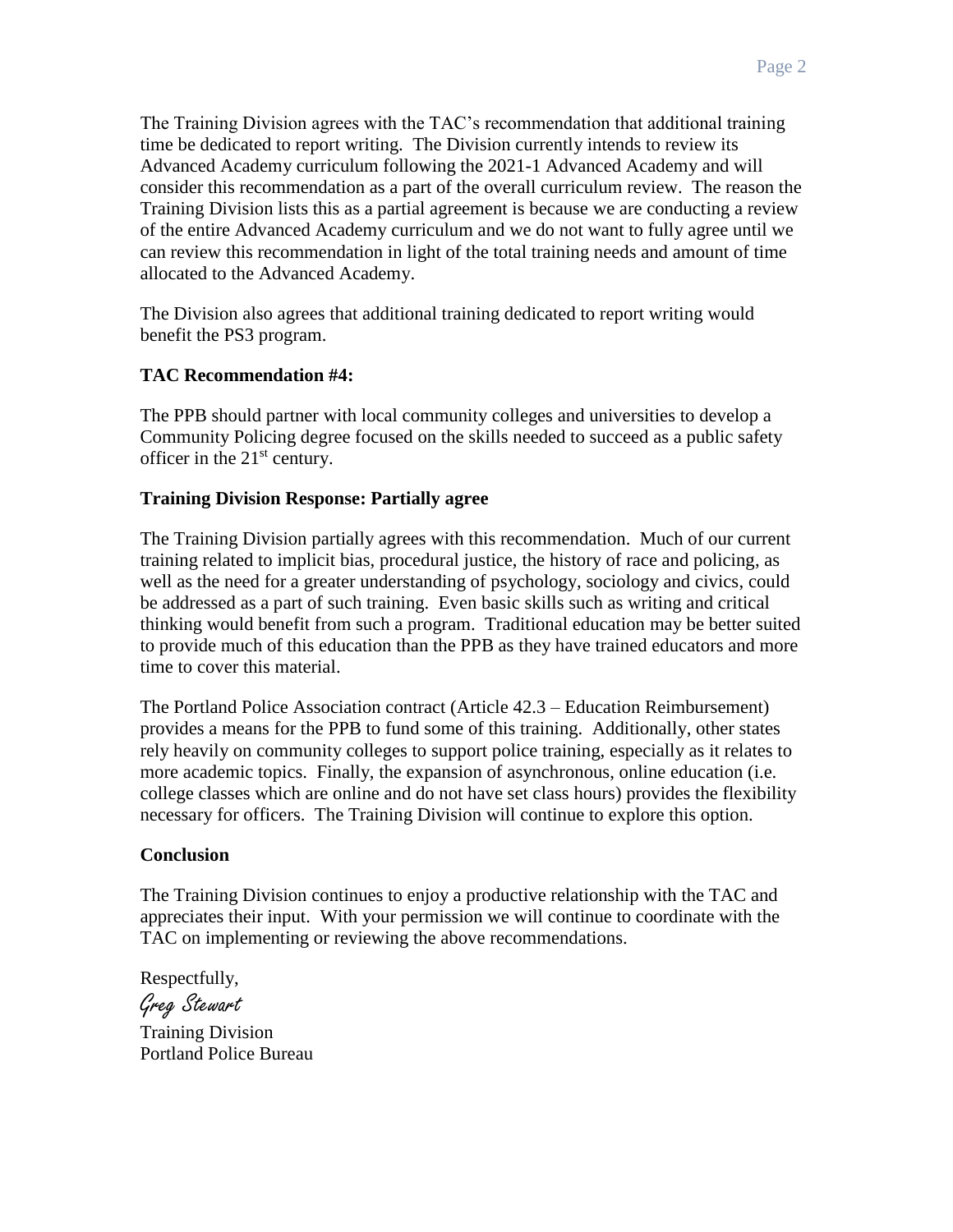**Training Advisory Council Official Recommendation**

**Officer Education Requirements**

**March 10, 2021**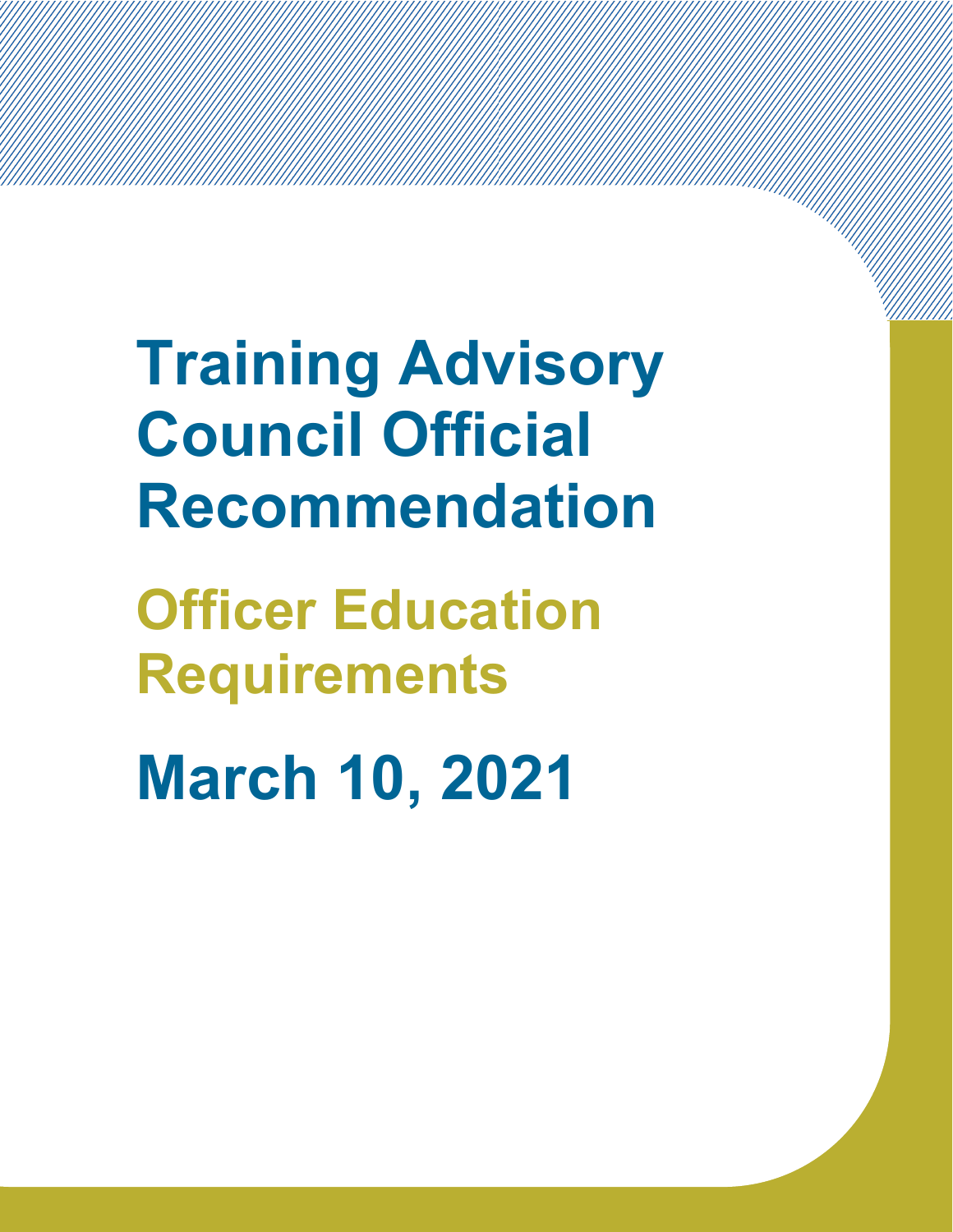# **Table of Contents**

| 5. |  |
|----|--|
| 6. |  |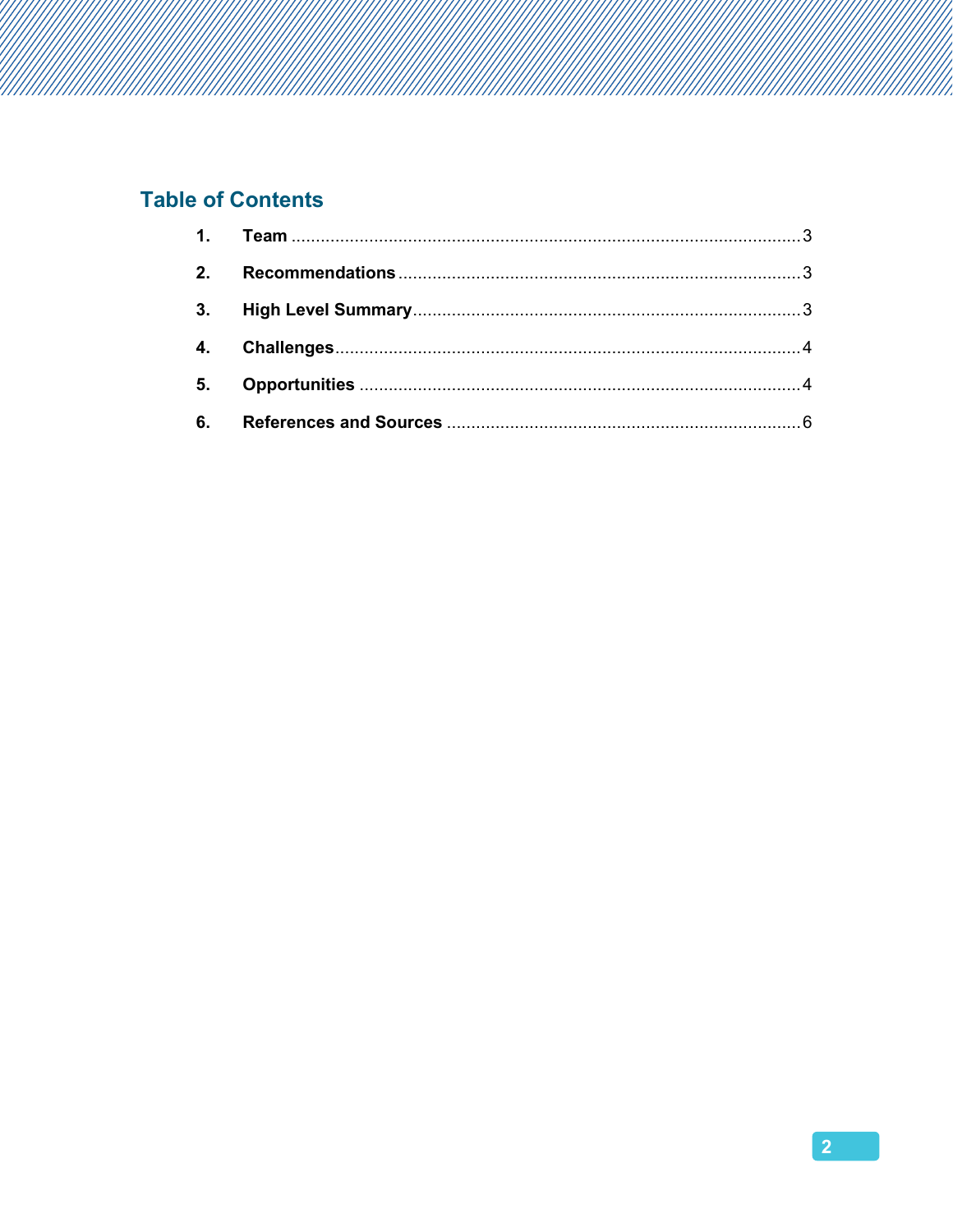# OFFICER EDUCATION REQUIREMENTS **March 10, 2021**

#### <span id="page-5-0"></span>**1. Team**

Sylvia Zingeser Kwame Kinabo Jillian Burke Leslie Brunker

#### <span id="page-5-1"></span>**2. Recommendations**

Given current conditions within the Portland Police Bureau (PPB), these recommendations are viewed as long-term goals. With regards to officer education requirements, the Training Advisory Council (TAC) recommends that PPB:

- Raise its minimum education requirement for new sworn officers back from a high school diploma or GED to an Associates degree or a completed term of military service.
- Should establish an alternative recruitment path for recruits who do not meet this education requirement wherein they can enter officer training after serving as a Public Safety Support Specialist (PS3) for two years.
- Should increase the amount of training received by both PS3s and sworn officers focused on writing and preparing reports.
- Should partner with local community colleges and universities to develop a Community Policing degree focused on the skills needed to succeed as a public safety officer in the 21st century.

## <span id="page-5-2"></span>**3. High Level Summary**

Concerns exist both within and outside the PPB that new police officer recruits with only a high school diploma or GED will be ill-prepared to go directly into police officer training. In the past, officer recruits were required to have an Associates degree, preferably in law enforcement or criminal justice, or have served in the military. While some initial testing is done to screen new recruits in important areas; such as basic knowledge, social skills, and writing skills; there are valid concerns that a high school diploma or GED does not guarantee a sufficient proficiency in these skills, even if the recruit passes the initial screening. Good writing skills are seen as being especially essential, given the importance of police reports in our legal system. Therefore, it is recommended that the PPB put into place training specifically focused on writing reports and create an alternative pathway via the PS3 program for recruits who lack a higher education or term of military service.

In addition, there are valid concerns that the current Associates degrees locally available in law enforcement and criminal justice do not adequately prepare officers for the wide range of challenges they will face in their careers. To alleviate these, the PPB should work with local community colleges to develop a Community Policing degree which should include courses in criminal justice, psychology,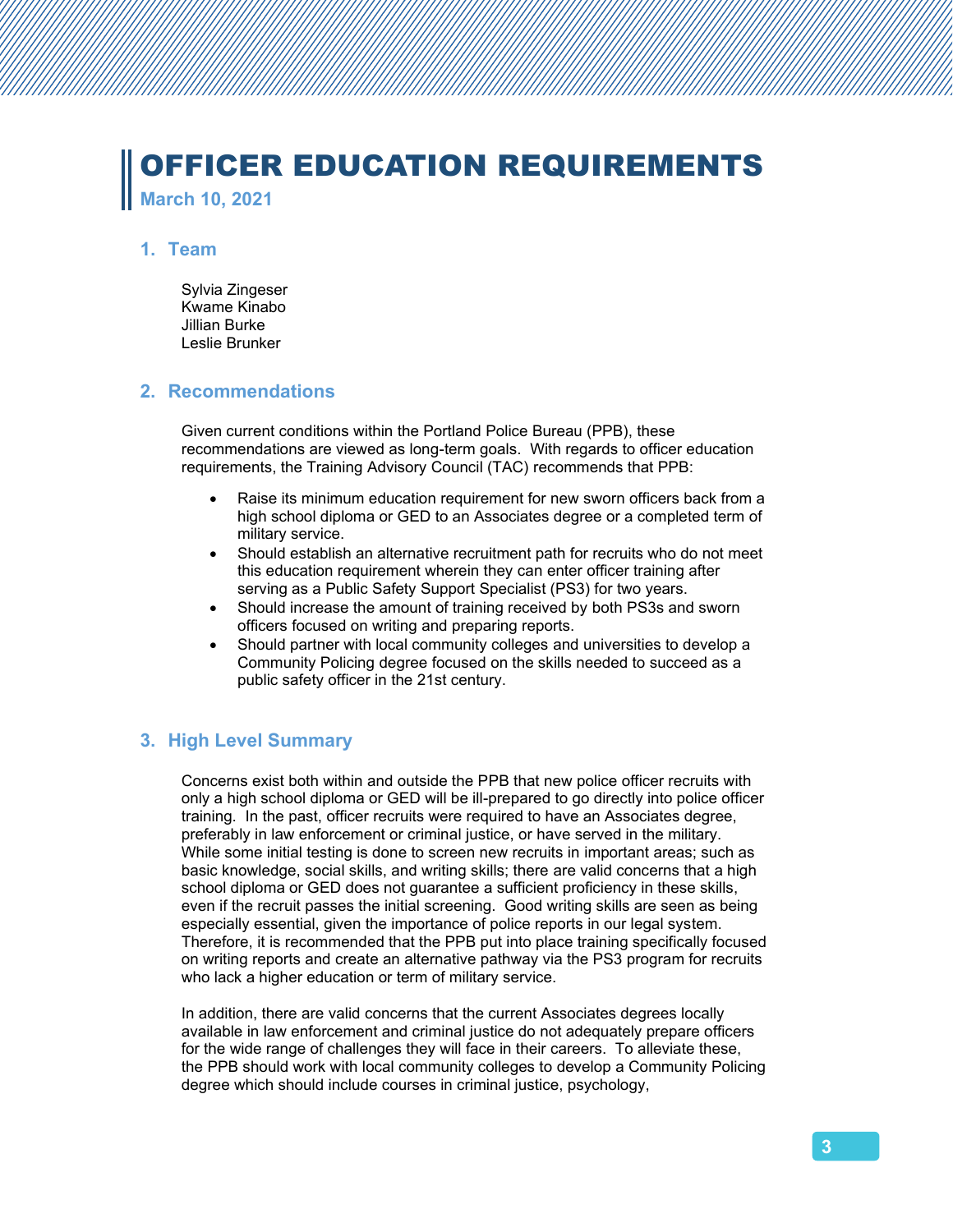communications, mindfulness, writing, sociology, historic and current equity issues, cultural competency, and personal finance.

#### <span id="page-6-0"></span>**4. Challenges**

The PPB has long faced challenges in the recruitment of new officers, an issue that has generally increased over time. In an attempt to counter this trend, the Bureau introduced a number of reforms to its hiring requirements in July of 2019, including lowering its minimum education requirement from an Associates degree or a term of military service to a high school diploma or GED. Unfortunately, the results of these changes are difficult to measure due to the effects of the COVID-19 pandemic and the George Floyd protests. Furthermore, factors related to these two events have resulted in an increase in officers retiring or leaving the Bureau, and a halt in the hiring of new officers likely until late 2021.

Though analysis of the effects of the drop in education requirements is difficult due to the short period of time the change has been in place, early reports indicate issues regarding the writing skills of new recruits. This is concerning due to the importance of police reports in our legal system. While this trend has been noted for all recruits, it has been especially noted as an issue with recruits who only have a high school diploma or GED. Though not yet seen, concerns also exist that such new recruits, depending upon their age, may also lack in experiences which would help them navigate interactions with a wide variety of people in varying emotional states. While it is noteworthy that all police recruits are screened prior to being hired by the National Testing Network; which focuses on using judgement in enforcement, public relations, teamwork, and writing skills; passing this initial test does not necessarily guarantee a sufficient proficiency in needed skills in real world situations.

In addition to the issues regarding the Bureau's minimum education requirements, it has been noted that the Associates degrees currently available in law enforcement and criminal justice are not adequately preparing future officers for the rigors and challenges of working in public safety. While these degrees do provide an introductory level of knowledge in many key areas of law enforcement, they lack many of the soft skills that are an increasing part of 21st century policing.

### <span id="page-6-1"></span>**5. Opportunities**

The TAC recognizes that due to current conditions regarding the recruitment and retention of officers it is doubtful that these recommendations can be implemented in the near term. However, it is believed by the TAC that these are important recommendations, and that the Bureau should set a goal of meeting them within the next three to five years.

#### **Increased Education Requirements**

Widespread public support for increasing minimum education levels for new officers, combined with initial concerns regarding the incoming proficiency of recruits in certain skills, point towards the need to raise the PPB's minimum education requirement back to an Associates degree or a term of military service. While it is recognized that this may make recruitment more difficult, the possible benefits of a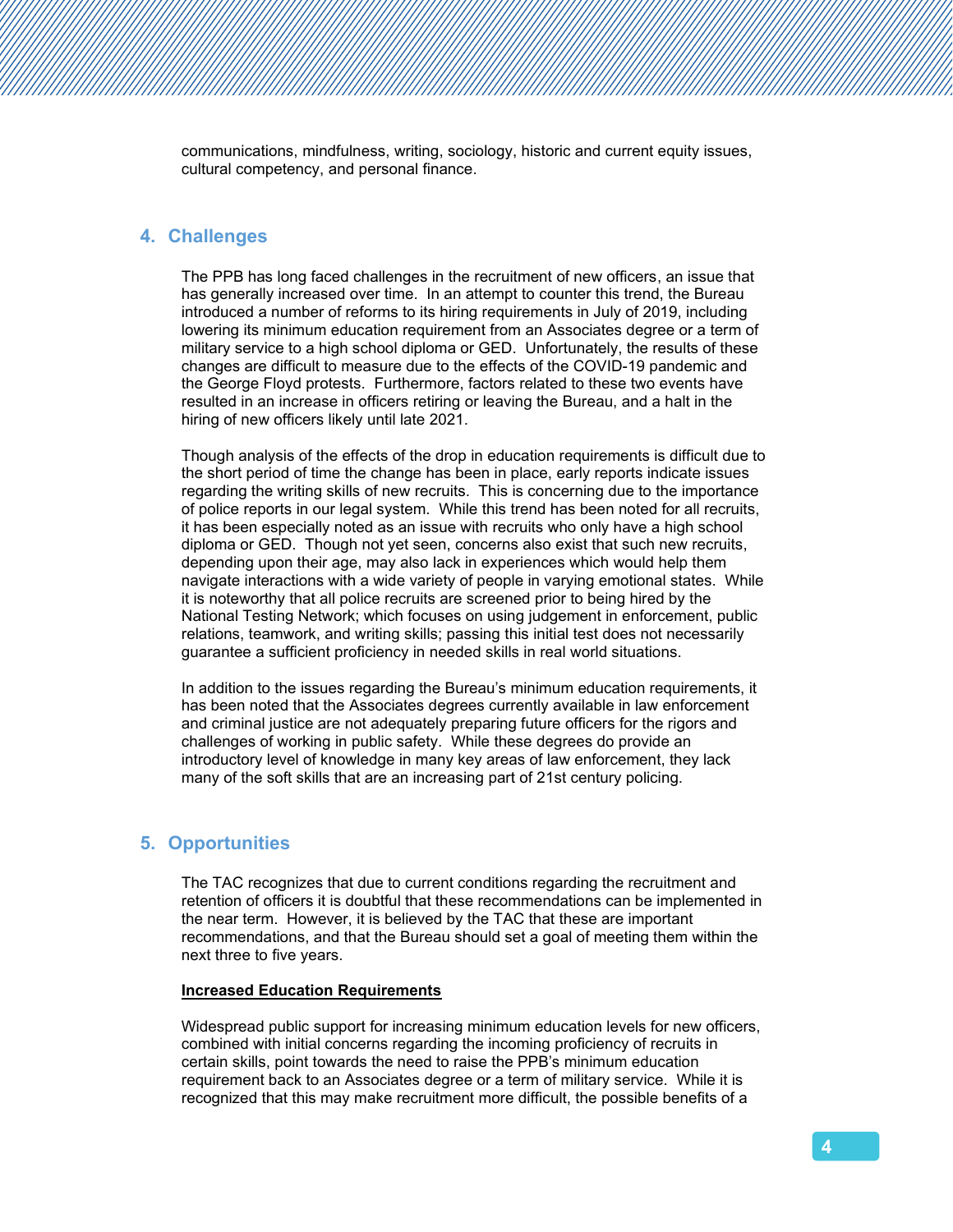lower education requirement must be balanced against the possible additional costs of remedial in-house training to correct any deficiencies, the latter being of increasing importance given current budget constraints.

#### **PS3 Alternative Recruitment Pathway**

To help alleviate recruitment issues, the PPB should create an alternative recruitment pathway whereas individuals with a high school diploma or GED can apply to be trained as a sworn officer if they first complete two years serving as a Public Safety Support Specialist (PS3). The PS3 program provides a viable source of hands-on training for potential officers, acting similar to an apprenticeship program, giving recruits valuable experience prior to them receiving the full power and authority of a sworn officer. Protocols can be created to allow for recruitment from similar programs utilized by other police departments.

Further TAC recommendations regarding the PS3 program relevant to this recommendation can be found via the links in the References and Sources section of this report.

#### **Improving Writing Skills**

Utilizing the PS3 program as an apprenticeship option for recruits with only a high school diploma or GED is expected to improve writing skills for that group. However, as a declining trend in writing skills has been noted for all new recruits, it is recommended that the PPB put a greater focus on writing skills in its Advanced Academy training for officers, its initial training for PS3s, and its in-service training for both. When possible, this training should be integrated with existing training, such as requiring the writing of an incident report and/or other relevant reports following a training scenario, similar to if the scenario happened in real life.

#### **Developing a Community Policing Degree**

It must be recognized that outside education sources remain one of the most viable options for providing officers with needed basic knowledge, especially if existing programs are tweaked to better match the skills needed by officers to excel in their public safety careers. Towards this, PPB should partner with local community colleges and universities to develop a curriculum more in line with the needs of 21st century policing than what is offered in current law enforcement and criminal justice programs. Examples of areas which need further focus include psychology, communications, mindfulness, writing, sociology, historic and current equity issues, cultural competency, and personal finance.

While this topic needs to be explored further for the TAC to make more detailed recommendations, an initial review of the three largest providers of criminal justice degrees in the metro area suggests that Clackamas Community College is already making strides forward in this area. Further information can be found in the References and Sources section of this document.

It is also noteworthy that partnering with outside educational institutions to create degrees more in line with the needs of 21st century policing is an opportunity that can aid PPB in the areas of officer wellness and emotional intelligence, two areas which were the focus of earlier TAC recommendations (see References and Sources section).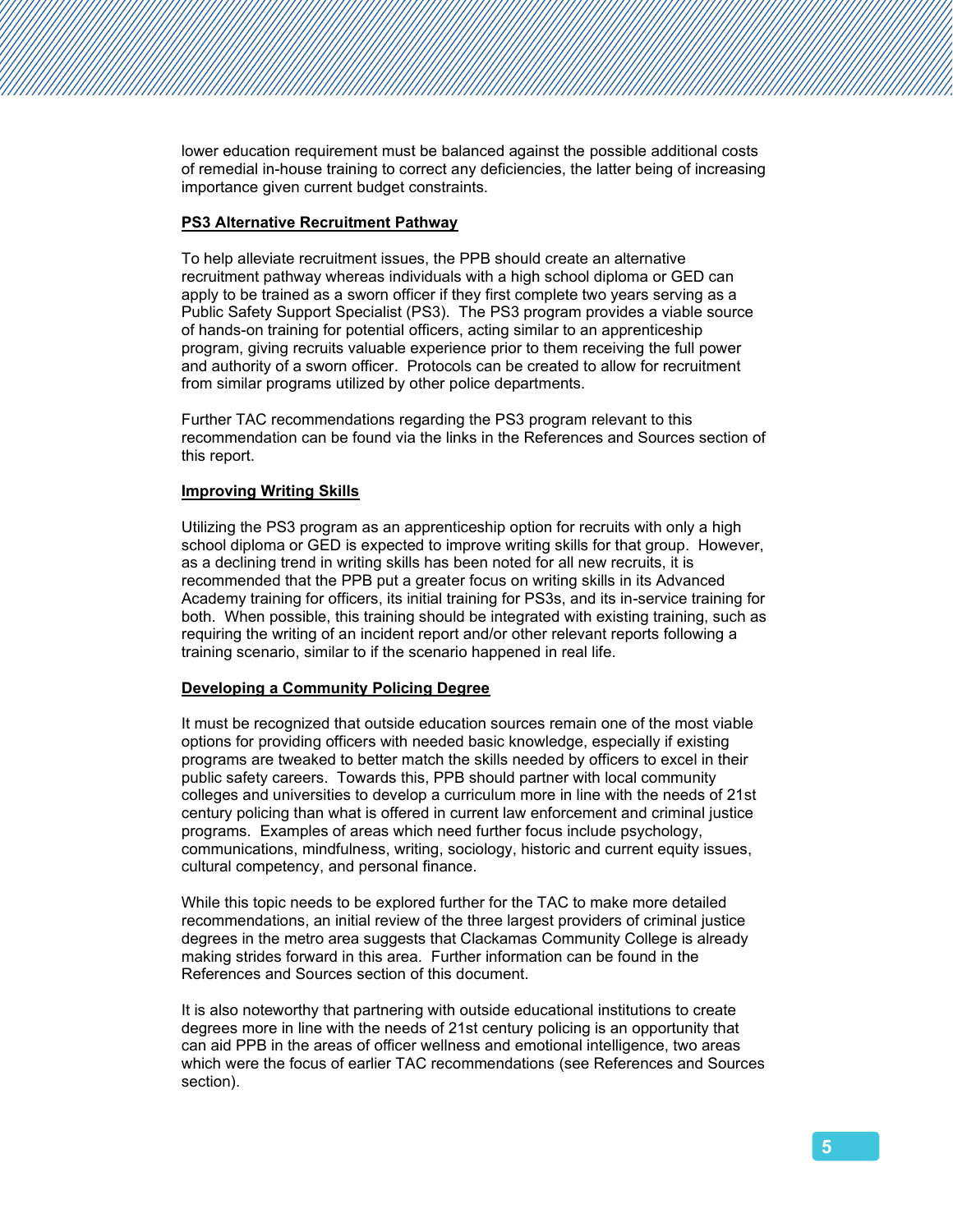In addition, there are valid concerns that the current Associates degrees locally available in law enforcement and criminal justice do not adequately prepare officers for the wide range of challenges they will face in their careers. To alleviate these, the PPB should work with local community colleges to develop a Community Policing degree which should include courses in criminal justice, psychology, communications, writing, sociology, historic and current equity issues, cultural competency, and personal finance.

#### **Note on Military Service In Lieu of Secondary Education**

Military experience is included as an alternative option to an associate degree for job qualification prior to hire, the same policy utilized by the PPB prior to the education requirement being lowered. It is the TAC's recommendation that military experience continue to be viewed as equivalent lived experience/education. The TAC understands the military is often a way for a more diverse group of people to get job training and experience, especially among communities typically underrepresented in law enforcement. The TAC also recognizes that most roles in the military are noncombat. This is desirable to expand the diversity of the PPB's applicant pool. The TAC is in no way suggesting that military and combat experience take the place of police training received by new trainees after hire, matching current PPB policy.

### <span id="page-8-0"></span>**6. References and Sources**

#### *PPB Personnel Interviewed*

Acting Captain Greg Stewart, Acting Head of the Training Division Acting Lieutenant Todd Tackett, Training Division Dr. Liesbeth Gerritsen, Crisis Intervention Training Consultant Officer Paul Valez, Field Training Officer Officer Michael Hastings, Field Training Officer Officer Sean Burns, Field Training Officer

*TAC Public Safety Support Specialist Expansion Recommendation* <https://www.portlandoregon.gov/police/article/763833>

*TAC Public Safety Support Specialist Training Recommendation* <https://www.portlandoregon.gov/police/article/778337>

*TAC Emotional Intelligence Training Recommendation* <https://www.portlandoregon.gov/police/article/745937>

*TAC Office Wellness Recommendation* <https://www.portlandoregon.gov/police/article/745938>

*Portland State University Criminal Justice Curriculum* [https://www.pdx.edu/criminology-criminal](https://www.pdx.edu/criminology-criminal-justice/academics/programs/undergraduate/criminology-and-criminal-justice)[justice/academics/programs/undergraduate/criminology-and-criminal-justice](https://www.pdx.edu/criminology-criminal-justice/academics/programs/undergraduate/criminology-and-criminal-justice)

*Portland Community College Criminal Justice Curriculum* <https://www.pcc.edu/schedule/default.cfm?fa=dspTopicDetails&topicid=CJA&type=Credit>